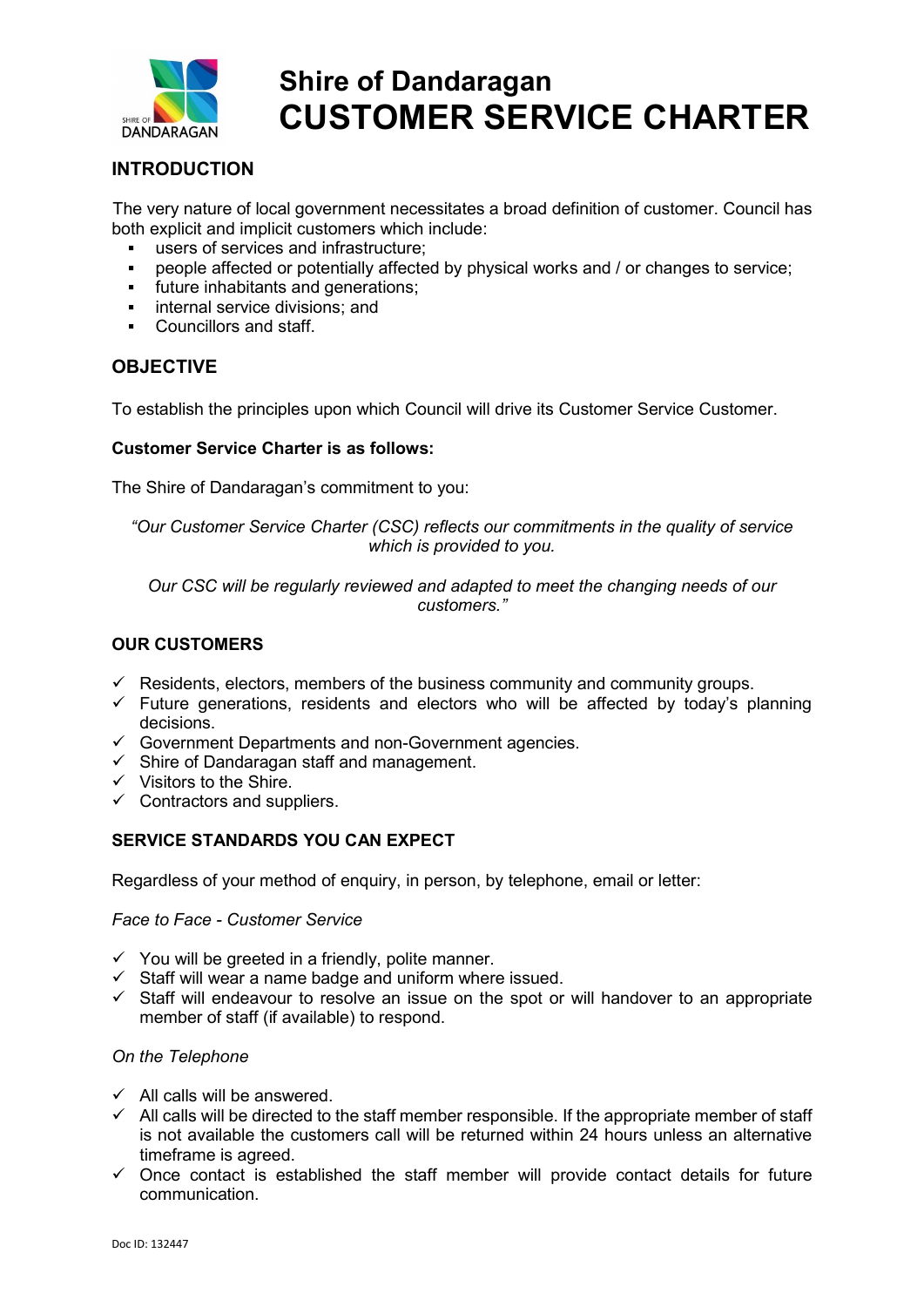

# Shire of Dandaragan CUSTOMER SERVICE CHARTER

# In Writing

- $\checkmark$  All correspondence on receipt will receive a response within 10 working days.
- $\checkmark$  Responses will contain accurate information and will be written in a clear, concise and easily understood language.
- $\checkmark$  If a full response is unable to be provided within 10 working days correspondence will be sent outlining a timeframe for the preparation of a detailed response.

### For Planning Applications

- $\checkmark$  We will process standard development applications within 60 working days or 90 working days if the application is required to be advertised or as agreed with the applicant where all information required for us to properly assess your application is available.
- $\checkmark$  We will acknowledge complex planning applications within 10 working days and keep you informed at each stage of the application process.

### For Building Permit and Demolition Permit Applications

- $\checkmark$  Complete building and demolition permit applications may be lodged as Certified Applications or Un-certified Applications.
- $\checkmark$  Applications that are certified by a private certifier are to be provided with a building permit within 10 business days starting from the first business day after the day of lodgement.
- $\checkmark$  Un-certified Applications given a certificate of design compliance by the permit authority (local government) are to be provided with a building permit within 25 business days starting from the first business day after the day of lodgement.
- $\checkmark$  The prescribed times may be extended in the interest of customer service if the applicant has agreed to some other timeframe to allow them the opportunity to provide further information in support of the application which has prevented the permit authority from granting the building or demolition permit as provided for in the Building Act 2011 and the Building Regulations 2012.

#### **Overall**

- $\checkmark$  All interaction will be undertaken in a professional, fair and unbiased manner.
- $\checkmark$  Privacy and confidentiality will be respected.
- $\checkmark$  Dissatisfied customers will be advised of Council's complaint handling procedures.

### We will achieve our commitment to you by

- $\checkmark$  Progressively reviewing and improving forms, systems and procedures from a customer's perspective.
- Conducting regular customer service employee training programs.
- $\checkmark$  Making information available in alternative formats for people with specific requirements.
- $\checkmark$  By making the development of positive customer service attitudes part of the performance review programme for all staff.
- $\checkmark$  By formally acknowledging staff who provide excellent customer service.
- $\checkmark$  By conducting regular market research to ensure we are meeting the needs of our customers, such as via a customer feedback survey available at all our Shire offices.